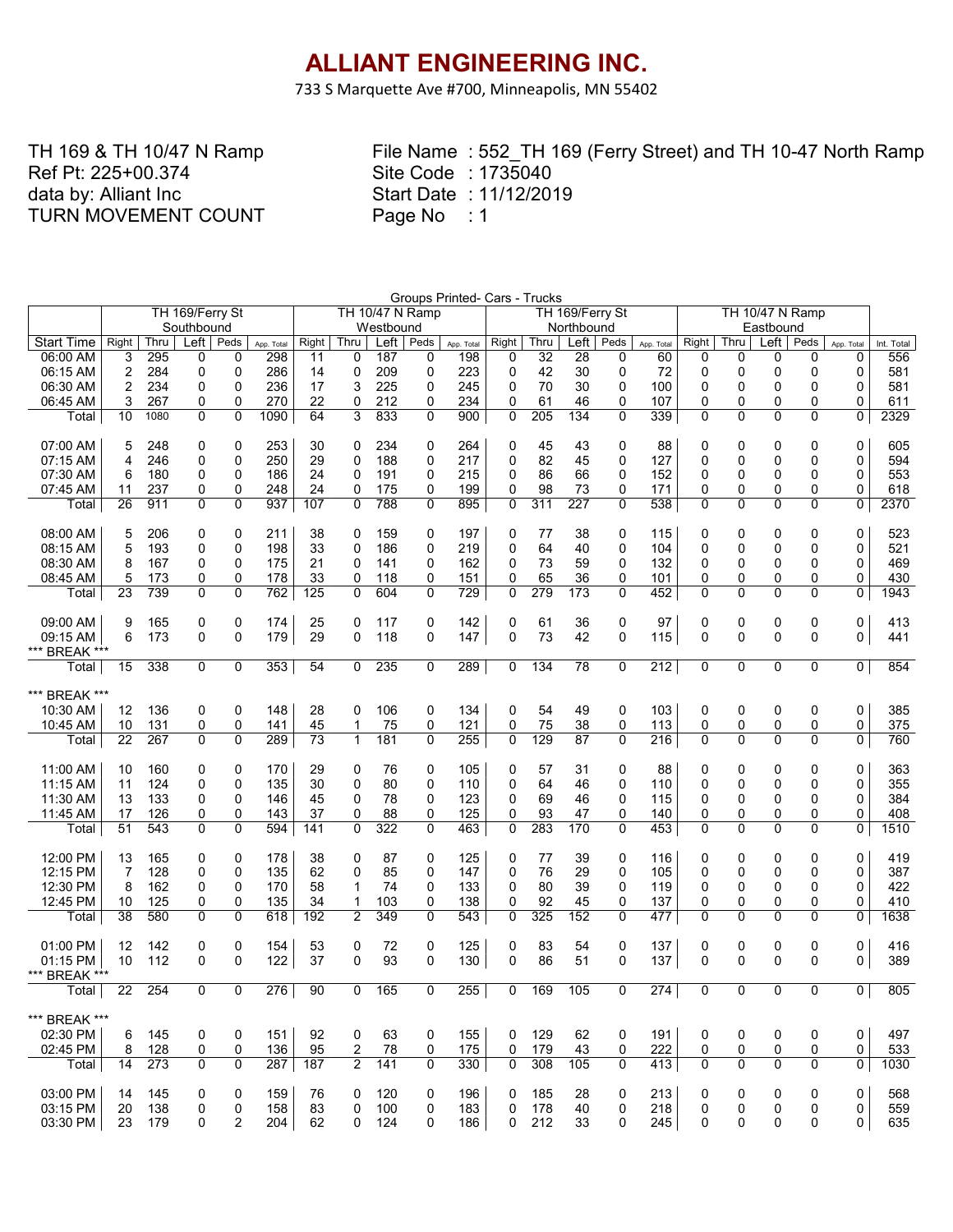733 S Marquette Ave #700, Minneapolis, MN 55402

### TH 169 & TH 10/47 N Ramp Ref Pt: 225+00.374 data by: Alliant Inc TURN MOVEMENT COUNT

|                    | Groups Printed- Cars - Trucks<br>TH 10/47 N Ramp |      |                 |                |            |       |                |           |                 |            |            |      |                 |          |            |       |                |              |                |             |            |
|--------------------|--------------------------------------------------|------|-----------------|----------------|------------|-------|----------------|-----------|-----------------|------------|------------|------|-----------------|----------|------------|-------|----------------|--------------|----------------|-------------|------------|
|                    |                                                  |      | TH 169/Ferry St |                |            |       |                |           | TH 10/47 N Ramp |            |            |      | TH 169/Ferry St |          |            |       |                |              |                |             |            |
|                    |                                                  |      | Southbound      |                |            |       |                | Westbound |                 |            | Northbound |      |                 |          |            |       |                |              |                |             |            |
| <b>Start Time</b>  | Right                                            | Thru | _eft            | Peds           | App. Total | Right | Thru           | Left      | Peds            | App. Total | Right      | Thru | Left            | Peds     | App. Total | Right | Thru           | Left         | Peds           | App. Total  | Int. Total |
| 03:45 PM           | 18                                               | 142  | 0               | 0              | 160        | 68    | 0              | 109       | 0               | 177        | 0          | 181  | 38              | 0        | 219        | 0     | 0              | 0            | 0              | 0           | 556        |
| Total              | 75                                               | 604  | 0               | $\overline{2}$ | 681        | 289   | 0              | 453       | 0               | 742        | 0          | 756  | 139             | 0        | 895        | 0     | 0              | $\mathbf{0}$ | $\Omega$       | 0           | 2318       |
|                    |                                                  |      |                 |                |            |       |                |           |                 |            |            |      |                 |          |            |       |                |              |                |             |            |
| 04:00 PM           | 21                                               | 161  | 0               | 0              | 182        | 83    | 0              | 84        | 0               | 167        | 0          | 144  | 42              | 0        | 186        | 0     | 0              | $\Omega$     | 0              | 0           | 535        |
| 04:15 PM           | 9                                                | 163  | 0               | 0              | 172        | 101   | 0              | 122       | 0               | 223        | 0          | 181  | 33              | 0        | 214        | 0     | 0              |              | 0              | 0           | 609        |
| 04:30 PM           | 21                                               | 182  | 0               | 0              | 203        | 90    |                | 131       | $\Omega$        | 221        |            | 179  | 37              | $\Omega$ | 216        | Ω     | 0              |              | 0              | 0           | 640        |
| 04:45 PM           | 16                                               | 168  | 0               | 0              | 184        | 65    | 0              | 122       | 0               | 187        | 0          | 158  | 27              | 0        | 185        | 0     | 0              | 0            | 0              | 0           | 556        |
| Total              | 67                                               | 674  | $\Omega$        | 0              | 741        | 339   | 0              | 459       | 0               | 798        | 0          | 662  | 139             | 0        | 801        | 0     | 0              | $\mathbf{0}$ | $\mathbf 0$    | $\mathbf 0$ | 2340       |
|                    |                                                  |      |                 |                |            |       |                |           |                 |            |            |      |                 |          |            |       |                |              |                |             |            |
| 05:00 PM           | 15                                               | 174  | 0               | 0              | 189        | 64    | 2              | 175       | 0               | 241        | 0          | 150  | 34              | 0        | 184        | 0     | $\Omega$       | 0            | 0              | 0           | 614        |
| 05:15 PM           | 11                                               | 165  | 0               | 0              | 176        | 72    | 0              | 128       | 0               | 200        | 0          | 192  | 28              | 0        | 220        | 0     | 0              |              | 0              | 0           | 596        |
| 05:30 PM           | 18                                               | 148  | $\Omega$        | 0              | 166        | 76    | 0              | 151       | 0               | 227        | 0          | 173  | 39              | 0        | 212        | 0     | 0              |              | 0              | 0           | 605        |
| 05:45 PM           | 8                                                | 131  | 0               | 0              | 139        | 68    | 0              | 114       | 0               | 182        | 0          | 158  | 46              | 0        | 204        | 0     | 0              | 0            | 0              | 0           | 525        |
| Total              | 52                                               | 618  | 0               | 0              | 670        | 280   | $\overline{2}$ | 568       | 0               | 850        | 0          | 673  | 147             | 0        | 820        | 0     | $\overline{0}$ | $\mathbf{0}$ | $\overline{0}$ | 0           | 2340       |
|                    |                                                  |      |                 |                |            |       |                |           |                 |            |            |      |                 |          |            |       |                |              |                |             |            |
| <b>Grand Total</b> | 415                                              | 6881 | 0               | 2              | 7298       | 1941  | 10             | 5098      | 0               | 7049       |            | 4234 | 1656            | 0        | 5890       | 0     | 0              | 0            | 0              | 0           | 20237      |
| Apprch %           | 5.7                                              | 94.3 | 0               | 0              |            | 27.5  | 0.1            | 72.3      | 0               |            |            | 71.9 | 28.1            | 0        |            | 0     | 0              |              | 0              |             |            |
| Total %            | 2.1                                              | 34   | 0               | 0              | 36.1       | 9.6   |                | 25.2      | 0               | 34.8       | 0          | 20.9 | 8.2             | 0        | 29.1       | 0     | 0              | 0            | 0              | 0           |            |
| Cars               | 390                                              | 6622 | $\Omega$        |                | 7013       | 1858  | 10             | 4978      | 0               | 6846       |            | 4113 | 1511            | $\Omega$ | 5624       | 0     | 0              | 0            | 0              | $\mathbf 0$ | 19483      |
| % Cars             | 94                                               | 96.2 | 0               | 50             | 96.1       | 95.7  | 100            | 97.6      | 0               | 97.1       | 0          | 97.1 | 91.2            | 0        | 95.5       | 0     | 0              | 0            | 0              | 0           | 96.3       |
| Trucks             | 25                                               | 259  | $\Omega$        |                | 285        | 83    |                | 120       | 0               | 203        |            | 121  | 145             | $\Omega$ | 266        | 0     | $\mathbf 0$    |              | 0              | 0           | 754        |
| % Trucks           | 6                                                | 3.8  | 0               | 50             | 3.9        | 4.3   |                | 2.4       | 0               | 2.9        | 0          | 2.9  | 8.8             | 0        | 4.5        | 0     | 0              | O            | 0              | 0           | 3.7        |
|                    |                                                  |      |                 |                |            |       |                |           |                 |            |            |      |                 |          |            |       |                |              |                |             |            |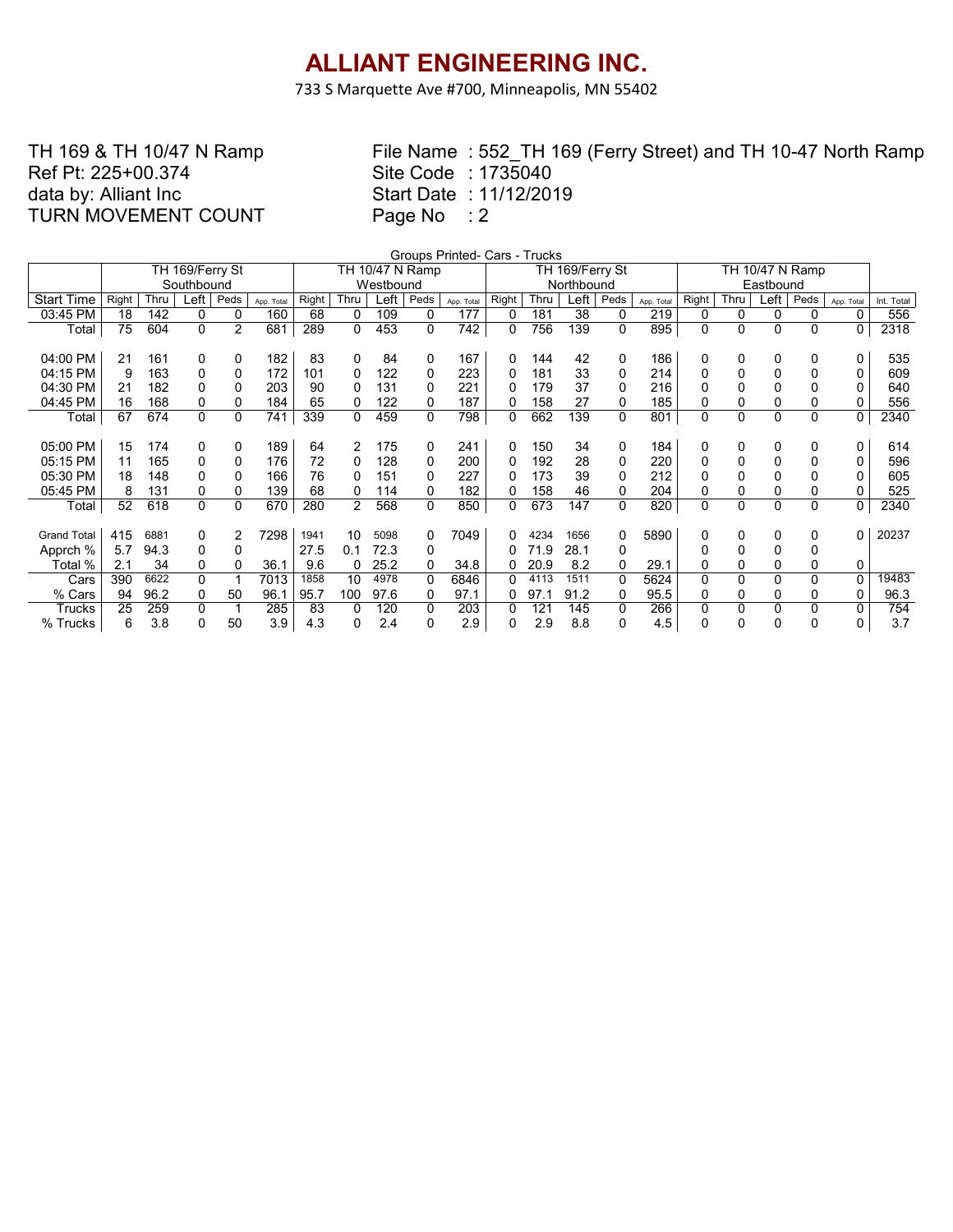733 S Marquette Ave #700, Minneapolis, MN 55402

TH 169 & TH 10/47 N Ramp Ref Pt: 225+00.374 data by: Alliant Inc TURN MOVEMENT COUNT

|                                                            |       |      | TH 169/Ferry St |      |            |           |      |      | TH 10/47 N Ramp |            |            |      | TH 169/Ferry St |      |                  |       |           |      |      |            |            |  |
|------------------------------------------------------------|-------|------|-----------------|------|------------|-----------|------|------|-----------------|------------|------------|------|-----------------|------|------------------|-------|-----------|------|------|------------|------------|--|
|                                                            |       |      | Southbound      |      |            | Westbound |      |      |                 |            | Northbound |      |                 |      |                  |       | Eastbound |      |      |            |            |  |
| <b>Start Time</b>                                          | Right | Thru | Left            | Peds | App. Total | Right     | Thru | Left | Peds            | App. Total | Right      | Thru | Left            | Peds | App. Total       | Right | Thru      | Left | Peds | App. Total | Int. Total |  |
| Peak Hour Analysis From 06:00 AM to 09:45 AM - Peak 1 of 1 |       |      |                 |      |            |           |      |      |                 |            |            |      |                 |      |                  |       |           |      |      |            |            |  |
| Peak Hour for Entire Intersection Begins at 06:30 AM       |       |      |                 |      |            |           |      |      |                 |            |            |      |                 |      |                  |       |           |      |      |            |            |  |
| 06:30 AM                                                   |       | 234  |                 |      | 236        | 17        |      | 225  |                 | 245        |            | 70   | 30              |      | 100              |       |           |      |      |            | 581        |  |
| 06:45 AM                                                   |       | 267  | 0               |      | 270        | 22        |      | 212  |                 | 234        |            | 61   | 46              | 0    | 107              |       |           |      | 0    | 0          | 611        |  |
| 07:00 AM                                                   | 5.    | 248  |                 |      | 253        | 30        |      | 234  |                 | 264        |            | 45   | 43              |      | 88               |       |           |      | 0    | 0          | 605        |  |
| 07:15 AM                                                   | 4     | 246  |                 |      | 250        | 29        |      | 188  |                 | 217        |            | 82   | 45              |      | 127              |       |           |      | 0    |            | 594        |  |
| <b>Total Volume</b>                                        | 14    | 995  |                 |      | 1009       | 98        |      | 859  |                 | 960        |            | 258  | 164             | 0    | 422              |       |           |      |      | U          | 2391       |  |
| % App. Total                                               | 1.4   | 98.6 |                 |      |            | 10.2      | ი ვ  | 89.5 |                 |            |            | 61   | 38.9            | 0    |                  |       |           |      | 0    |            |            |  |
| PHF                                                        | 700   | .932 | .00C            | .000 | .934       | .817      | 250  | .918 | 000             | .909       | .000       | 787  | 89′.            | 000  | .83 <sup>1</sup> | .000  | 000       | 00C  | 000  | .000       | .978       |  |

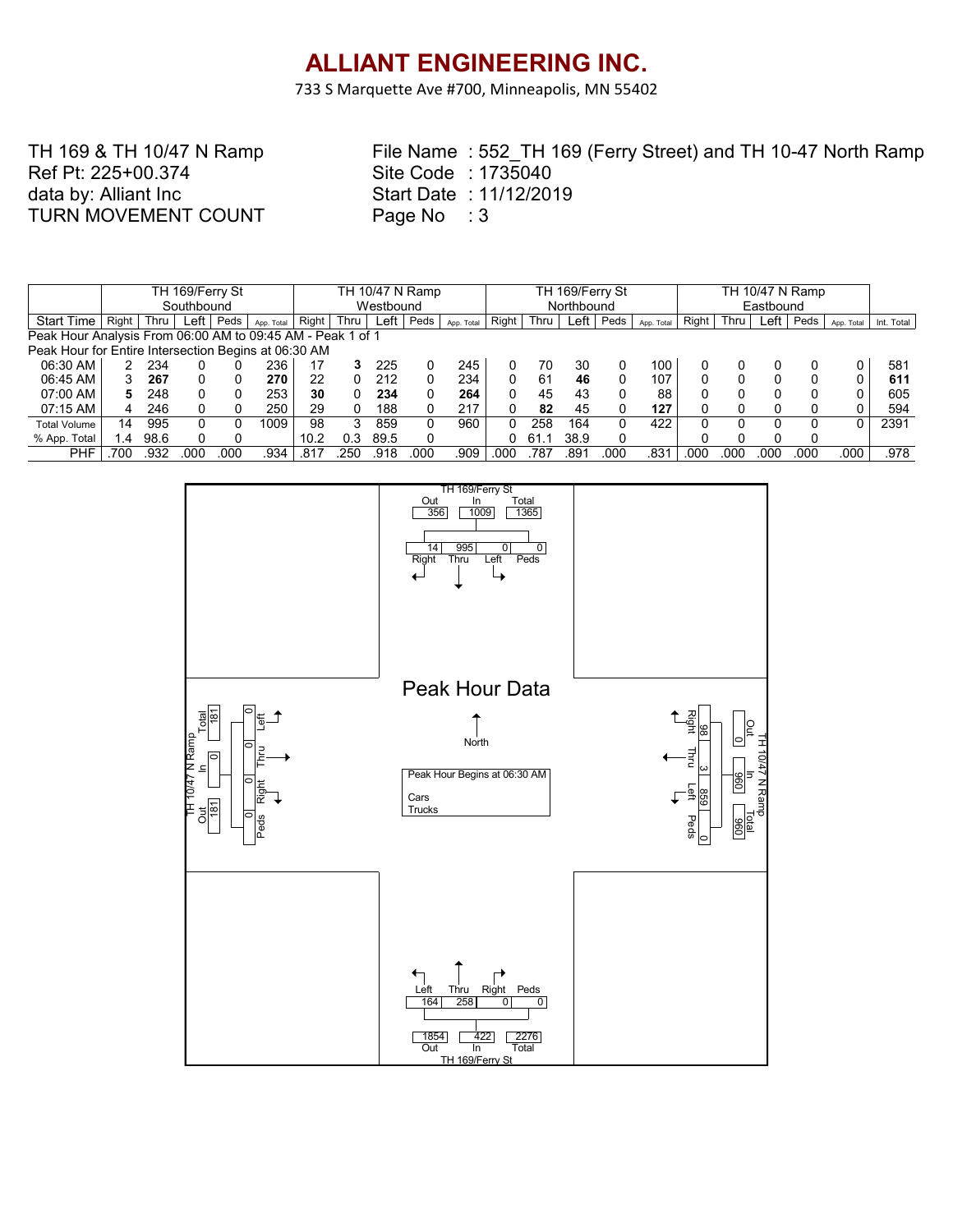733 S Marquette Ave #700, Minneapolis, MN 55402

### TH 169 & TH 10/47 N Ramp Ref Pt: 225+00.374 data by: Alliant Inc TURN MOVEMENT COUNT

|                                                            |       |      | TH 169/Ferry St |      |                  | TH 10/47 N Ramp |      |           |      |            | TH 169/Ferry St |      |            |      |            |       | TH 10/47 N Ramp |      |      |            |            |  |
|------------------------------------------------------------|-------|------|-----------------|------|------------------|-----------------|------|-----------|------|------------|-----------------|------|------------|------|------------|-------|-----------------|------|------|------------|------------|--|
|                                                            |       |      | Southbound      |      |                  |                 |      | Westbound |      |            |                 |      | Northbound |      |            |       |                 |      |      |            |            |  |
| <b>Start Time</b>                                          | Right | Thru | Left            | Peds | App. Total       | Right           | Thru | Left      | Peds | App. Total | Right           | Thru | ∟eft ⊑     | Peds | App. Total | Right | Thru            | Left | Peds | App. Total | Int. Total |  |
| Peak Hour Analysis From 10:00 AM to 01:45 PM - Peak 1 of 1 |       |      |                 |      |                  |                 |      |           |      |            |                 |      |            |      |            |       |                 |      |      |            |            |  |
| Peak Hour for Entire Intersection Begins at 12:00 PM       |       |      |                 |      |                  |                 |      |           |      |            |                 |      |            |      |            |       |                 |      |      |            |            |  |
| 12:00 PM                                                   | 13    | 165  |                 |      | 178              | 38              |      | 87        |      | 125        |                 |      | 39         |      | 116        |       |                 |      |      |            | 419        |  |
| 12:15 PM                                                   |       | 128  |                 |      | 135              | 62              |      | 85        |      | 147        |                 | 76   | 29         |      | 105        |       |                 |      |      | 0          | 387        |  |
| 12:30 PM                                                   | 8     | 162  |                 |      | 170              | 58              |      | 74        |      | 133        |                 | 80   | 39         |      | 119.       |       |                 |      | 0    | 0          | 422        |  |
| 12:45 PM                                                   | 10    | 125  |                 |      | 135 <sub>1</sub> | 34              |      | 103       |      | 138        |                 | 92   | 45         |      | 137        |       |                 |      |      |            | 410        |  |
| <b>Total Volume</b>                                        | 38    | 580  |                 |      | 618              | 192             |      | 349       | 0    | 543        |                 | 325  | 152        |      | 477        |       |                 |      |      | O.         | 1638       |  |
| % App. Total                                               | 6.1   | 93.9 |                 |      |                  | 35.4            | 0.4  | 64.3      |      |            |                 | 68.1 | 31.9       |      |            |       |                 |      | 0    |            |            |  |
| PHF                                                        | 731   | .879 | 00C             | 00C  | .868             | .774            | .500 | .847      | 000  | .923       | .000            | 883  | .844       | .000 | 870        | .000  | 000             | 00C  | 000  | .000       | .970       |  |